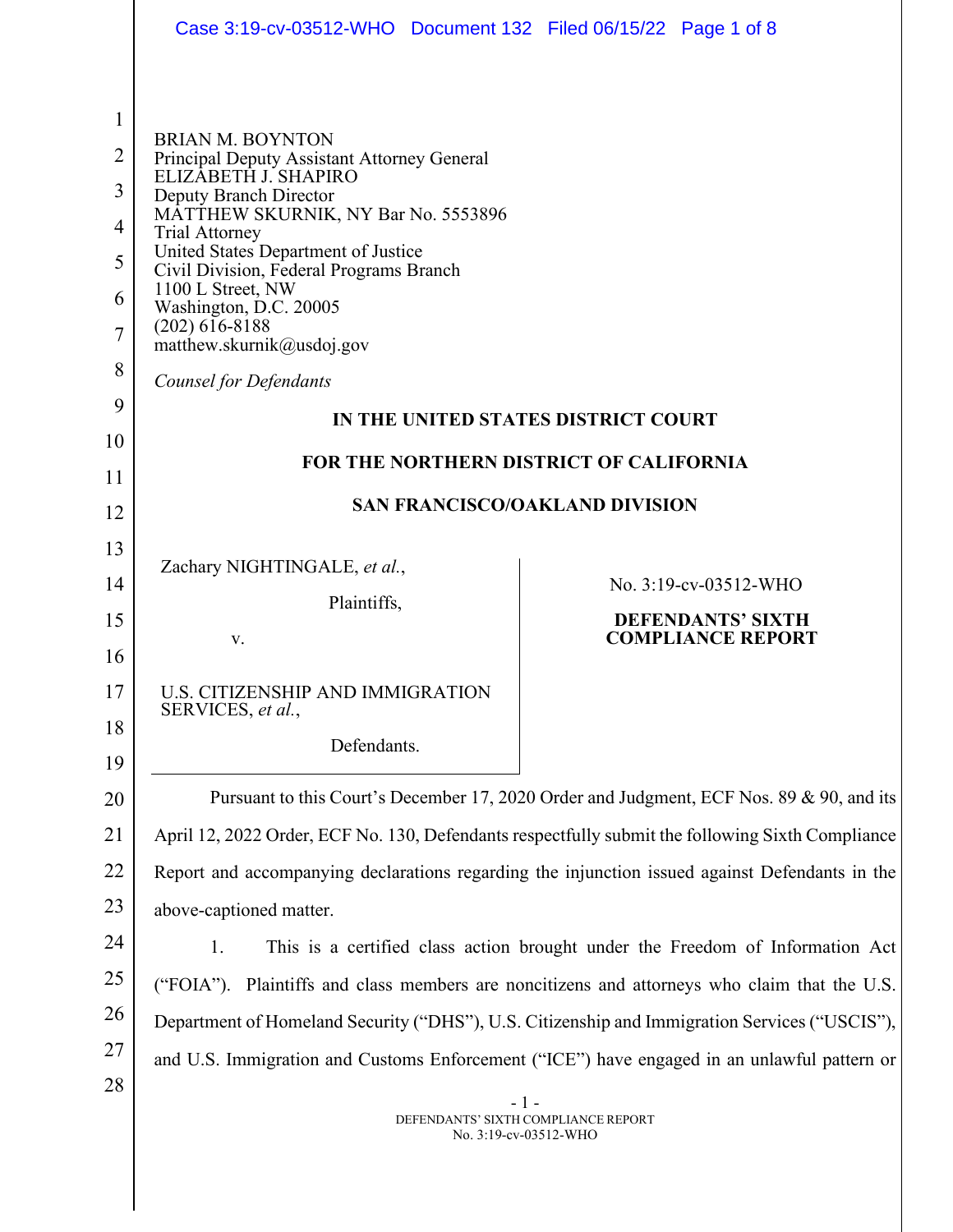| $\mathbf{1}$   | practice of failing to make timely determinations on FOIA requests for Alien Files ("A-Files").                                                                                                                                                                                                 |  |
|----------------|-------------------------------------------------------------------------------------------------------------------------------------------------------------------------------------------------------------------------------------------------------------------------------------------------|--|
| $\overline{2}$ | <b>The Court's Injunction</b>                                                                                                                                                                                                                                                                   |  |
| 3              | 2.<br>On December 17, 2020, following briefing and oral argument, this Court entered                                                                                                                                                                                                            |  |
| 4              | summary judgment in favor of Plaintiffs on their FOIA pattern or practice claims and issued a                                                                                                                                                                                                   |  |
| 5              | nationwide injunction against Defendants. See ECF Nos. 89 at 27 & 90 at 1-2. <sup>1</sup> The injunction                                                                                                                                                                                        |  |
| 6              | established the following three requirements:                                                                                                                                                                                                                                                   |  |
| 7              | Adhere to FOIA Timing Requirements: Defendants are permanently<br>(A)                                                                                                                                                                                                                           |  |
| 8              | enjoined from further failing to adhere to the statutory deadlines for                                                                                                                                                                                                                          |  |
| 9              | adjudicating A-File FOIA requests, as set forth in 5 U.S.C. §§ $552(a)(6)(A)$<br>and $(B)$ ;                                                                                                                                                                                                    |  |
| 10             | <b>Eliminate the Backlogs:</b> Within sixty (60) days of this order, defendants<br>(B)                                                                                                                                                                                                          |  |
| 11             | shall make determinations on all A-File FOIA requests in USCIS's and ICE's                                                                                                                                                                                                                      |  |
| 12             | backlogs; [and]                                                                                                                                                                                                                                                                                 |  |
| 13             | Quarterly Compliance Reports: Until further order, defendants shall<br>(C)<br>provide this court and class counsel with quarterly reports containing                                                                                                                                            |  |
| 14             | information regarding the number and percentage of A-File FOIA requests                                                                                                                                                                                                                         |  |
| 15<br>16       | that were filed and timely completed as well as the number and percentage of<br>cases that remain pending beyond the twenty or thirty-day statutory periods,<br>respectively 5 U.S.C. $\S\S$ 552(a)(6)(A) and (B). The first compliance report is<br>due within ninety (90) days of this order. |  |
| 17             | ECF No. 89 at 27; ECF No. 90 at 1-2.                                                                                                                                                                                                                                                            |  |
| 18             | The Court made clear that Defendants are not required to achieve 100% compliance with the                                                                                                                                                                                                       |  |
| 19             | injunction, but instead must reach "substantial compliance within sixty (60) days" of the Order. ECF                                                                                                                                                                                            |  |
| 20             | No. 89 at 24.                                                                                                                                                                                                                                                                                   |  |
| 21             |                                                                                                                                                                                                                                                                                                 |  |
| 22             | <b>Defendants' Substantial Compliance in the Previous Reporting Period</b>                                                                                                                                                                                                                      |  |
| 23             | 3.<br>In the fifth compliance period, USCIS reported that it had taken steps to address prior                                                                                                                                                                                                   |  |
| 24             | temporary challenges, and as a result had achieved substantial improvements in its backlog and                                                                                                                                                                                                  |  |
| 25<br>26       | <sup>1</sup> Defendants filed a notice of appeal of this Court's Judgment to the U.S. Court of Appeals for the<br>Ninth Circuit. ECF No. 94. Defendants have since voluntarily dismissed the appeal. ECF No. 114.                                                                               |  |
| 27             | $-2-$                                                                                                                                                                                                                                                                                           |  |
| 28             | DEFENDANTS' SIXTH COMPLIANCE REPORT<br>No. 3:19-cv-03512-WHO                                                                                                                                                                                                                                    |  |
|                |                                                                                                                                                                                                                                                                                                 |  |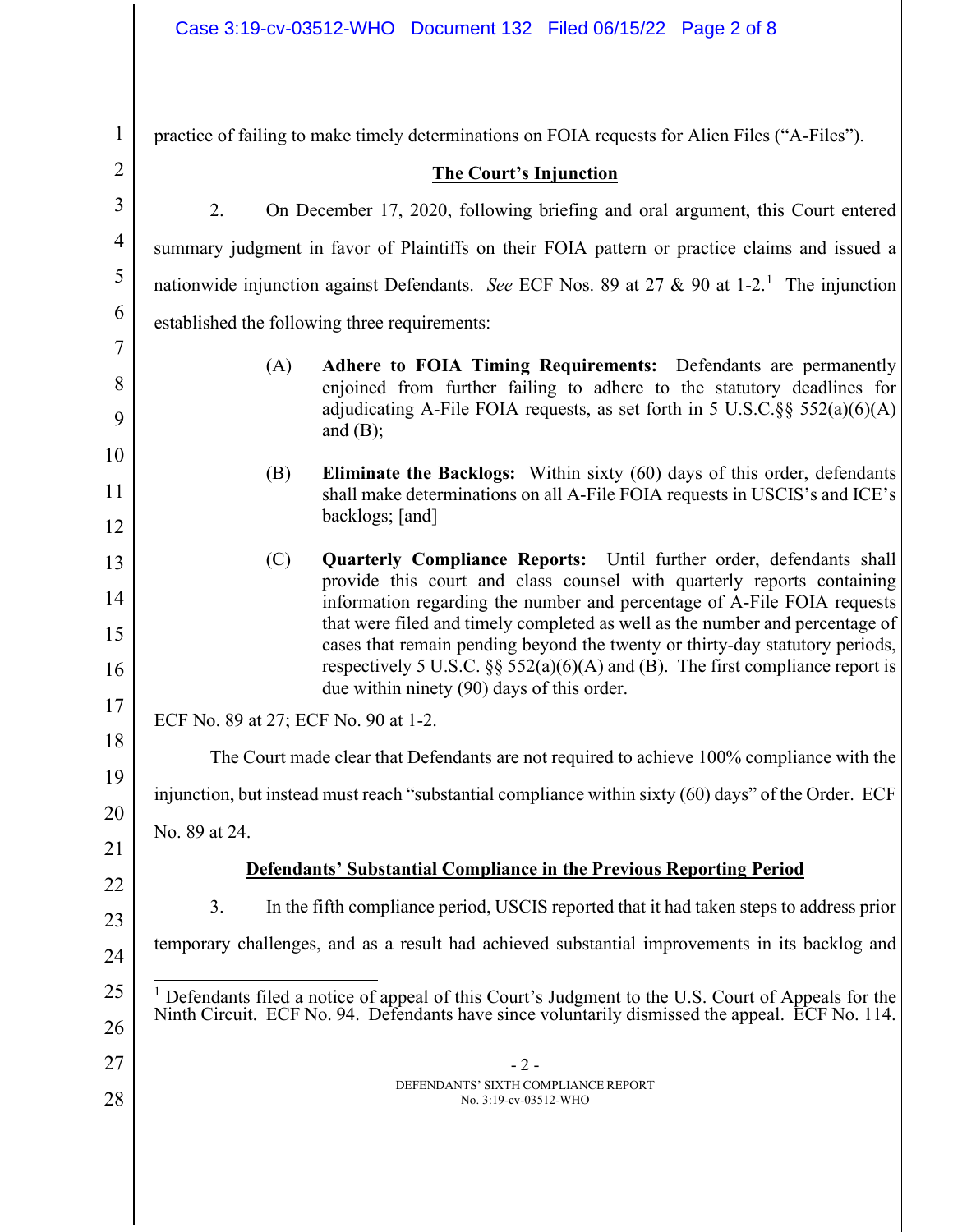## Case 3:19-cv-03512-WHO Document 132 Filed 06/15/22 Page 3 of 8

compliance rate. Namely, USCIS had reduced its A-File backlog to approximately 120 requests a significant improvement from the prior compliance quarter and in line with the low backlogs reported during the first three quarters under the Court's injunction. *See* Seventh Declaration of Tammy M. Meckley ("7th Meckley Decl.") ¶ 5, ECF No. 125-1. For its part, ICE's A-File referral backlog remained at zero.

4. At the same time that USCIS had once again nearly eliminated its A-File backlog,

the agency had continued to receive new requests for A-Files, and had achieved a timely completion

rate of approximately 72.13%. *Id*. ¶ 6. The Court stated that it was "pleased with the latest status

report regarding the government's improved compliance with the injunction." Minute Order (April

1

2

3

4

5

12

12, 2022), ECF No. 130.

- 
- 13

26

27

28

## **ICE's Discovery of Misrouted A-File Requests**

14 15 16 17 5. On May 9, 2022, prior to the end of the sixth compliance period, Defendants filed a Notice alerting the Court that ICE had recently discovered a large volume of misrouted A-File FOIA requests that had been improperly submitted to ICE rather than USCIS, and that the discovery "may impact Defendants' compliance with the Court's injunction." Notice 1, ECF No. 131 (citing Decl. of Kenneth N. Clark ("Clark Decl.") ¶ 5, ECF No. 131-1).

18 19 20 21 22 6. As background, Defendants explained that because USCIS is the custodian of A-Files, Defendants direct requesters to submit FOIA requests for A-Files to USCIS rather than other DHS components, such as ICE. *Id*. at 2. Nonetheless, when a DHS component other than USCIS receives an A-File request, it is required to "route" the request to USCIS within ten business days. *Id.* (citing 6 C.F.R. §§ 5.4(c), 5.5(a)).

23 24 25 7. Defendants explained that, on or about April 18, 2022, ICE discovered that approximately 10,000 FOIA requests for A-Files had been improperly submitted to ICE and then inadvertently not forwarded to USCIS. *Id.* (citing Clark Decl. ¶ 5). The accumulation of these

> - 3 - DEFENDANTS' SIXTH COMPLIANCE REPORT No. 3:19-cv-03512-WHO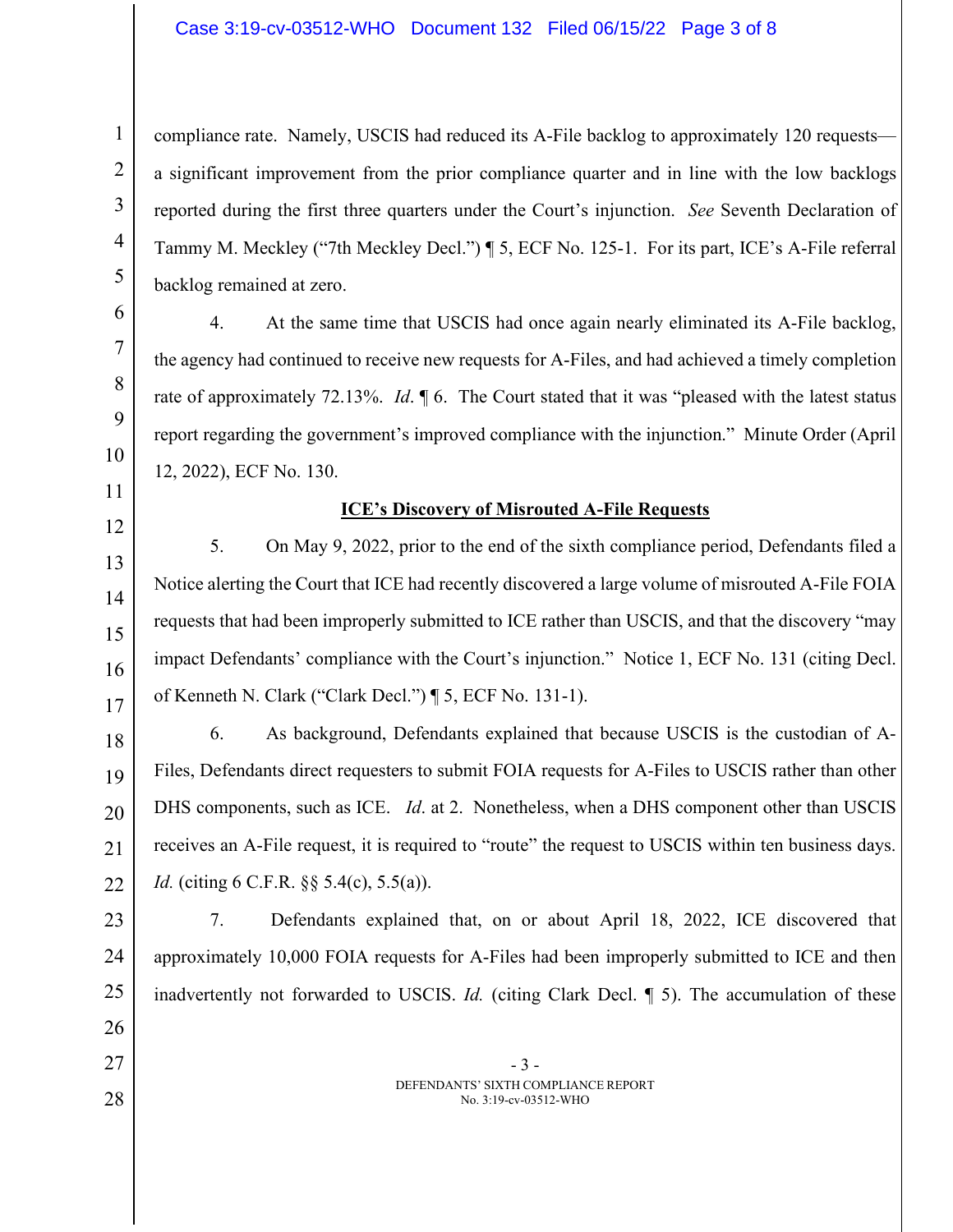6 9 requests within the ICE FOIA Office—without forwarding to USCIS—appeared to have resulted from staffing shortfalls, significant personnel turnover, and a surge of new FOIA requests submitted to ICE for non-A-File materials. *Id.* (citing Clark Decl. ¶ 5). Upon discovery of the issue, ICE immediately reassigned personnel to review, log, and properly route the A-File requests to USCIS for processing, and also detailed additional personnel to USCIS to assist in its review of the requests. *Id.* (citing Clark Decl. 15). ICE further undertook specific reforms in its FOIA office to prevent the issue from arising again, including redistributing its FOIA intake operations across four experienced FOIA processing supervisors, under the direct supervision of a senior official within the ICE FOIA Office. *Id.* at 3 (citing Clark Decl. 16).

11 12

10

1

2

3

4

5

7

8

14

13

15

27

28

## **Further Efforts To Address Misrouted A-File Requests**

or sooner, if appropriate. *Id.* (citing Clark Decl. ¶ 7).

misdirected requests may have on Defendants' overall A-File FOIA backlogs and timely processing

rates, and that they would update the Court on the issue either in the June 15, 2022 compliance report

8. Defendants' May 9, 2022 Notice stated that they were assessing the impact the

16 17 18 19 20 9. Following Defendants' May 9 Notice, ICE conducted an additional review of its electronic repositories and physical mail to verify ICE's initial accounting of misrouted requests. Second Decl. of Kenneth N. Clark ("2nd Clark Decl.") ¶ 5. This review discovered certain additional misrouted A-File requests, which ICE promptly transferred to USCIS. *Id.* In total, ICE has now identified and transferred to USCIS approximately 13,597 such requests. *Id.* 

21 22 23 24 25 26 10. After receiving those requests, USCIS first reviewed each request to determine whether it was a duplicate of a request USCIS had previously received in the same timeframe. Eighth Declaration of Tammy M. Meckley ("8th Meckley Decl.") ¶ 10. This process proved "timeconsuming," because it involved comparing individual requests to one another to ensure the requester, subject of the request, and nature of the request were all the same. *Id.* Based on a

> - 4 - DEFENDANTS' SIXTH COMPLIANCE REPORT No. 3:19-cv-03512-WHO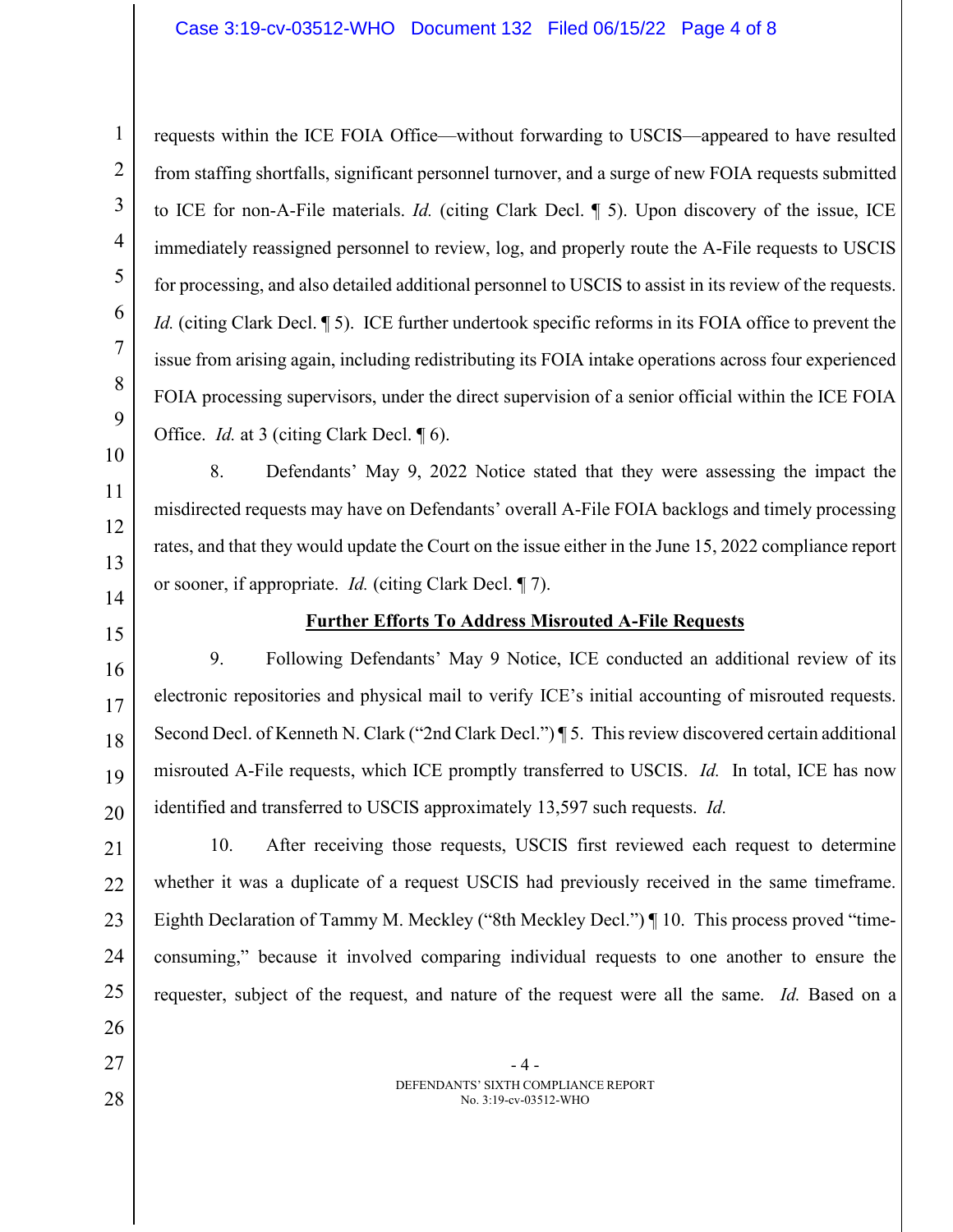painstaking review, USCIS determined that approximately 5,918 requests were non-duplicates and should be uploaded to USCIS's FOIA processing system, FIRST. *Id.* ¶ 10–11. That itself was time consuming, as it involved scanning and uploading all of the paper requests and converting all of the email requests to PDF files for uploading. *Id.* ¶ 11.

11. After the requests were uploaded into FIRST, USCIS began processing the requests according to their standard procedures—*i.e.*, the FOIA staff would locate and retrieve the relevant A-File or portion of an A-File; scan the file into digital format; review the file closely for exempt material; to the extent necessary, coordinate with other agencies or DHS components (including coordinating with ICE pursuant to the Memorandum of Agreement); and produce all responsive, non-exempt records. *Id.* ¶ 12.

11 13 14 15 16 17 12. USCIS, ICE, and DHS have each contributed substantial resources to USCIS's efforts to review for duplicates, upload the requests to FIRST, and begin processing the requests. While the total number of staff members dedicated to this effort has varied, USCIS initially pulled approximately 40 staff members from their usual FOIA duties to work solely on the misrouted requests, ICE provided 10 ICE staff members to USCIS as temporary detailees, and DHS provided multiple DHS staff members. *Id.* ¶ 10; 2nd Clark Decl. ¶ 6.

18 19 20 21 22 23 13. Notwithstanding these substantial resources, due to the efforts necessary to first identify and exclude duplicates and upload A-Files into FIRST, the agency is still working to complete its processing of the requests. At this time, approximately 4,552 of the approximately 5,918 nonduplicate misrouted requests had been fully processed, meaning that all responsive, nonexempt records had been sent to the requesters, and approximately 1,366 of the nonduplicate misrouted requests remain in processing. 8th Meckley Decl. ¶ 12.

24

25

26

27

28

1

2

3

4

5

6

7

8

9

10

12

- **Defendants' Substantial Compliance in the Present Reporting Period**
- 14. The discovery of the misrouted A-File requests at ICE, combined with an unexpected
	- 5 DEFENDANTS' SIXTH COMPLIANCE REPORT No. 3:19-cv-03512-WHO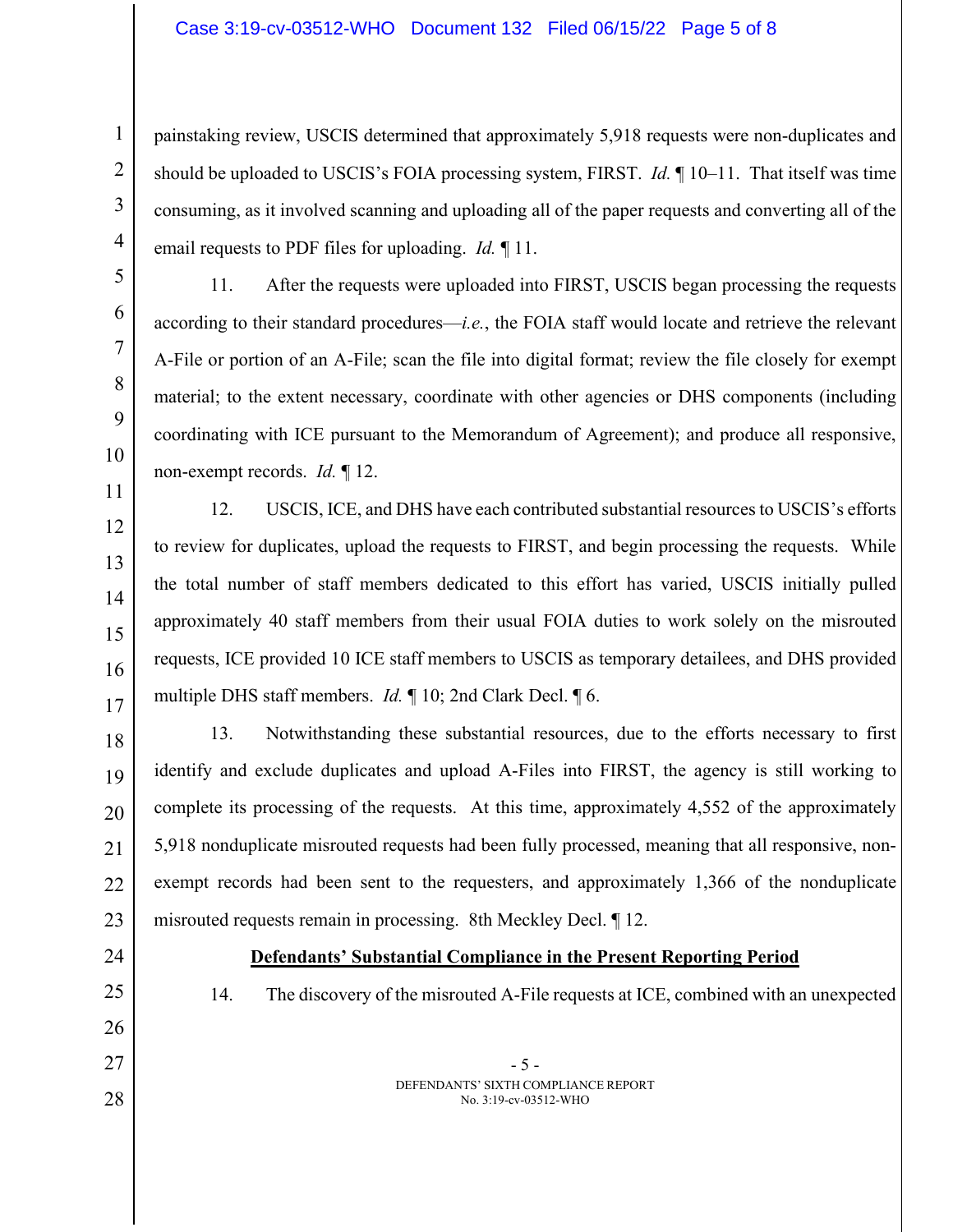## Case 3:19-cv-03512-WHO Document 132 Filed 06/15/22 Page 6 of 8

1

2

3

4

26

27

28

increase in other incoming requests for A-Files, regrettably has resulted in a decrease in USCIS's compliance during the latest reporting period. Specifically, excluding the misrouted ICE requests, as of the end of the day yesterday, June 14, 2022, USCIS's A-File backlog consisted of approximately 1,884 requests. *Id.* ¶ 5.

5 6 7 8 9 10 11 12 13 14 15 16 15. As noted, this increased backlog is due in part to the necessity of dedicating resources to address the misrouted ICE requests. However, it is also the result of an unexpected significant increase in A-File FOIA requests submitted directly to USCIS. During the year-long period covering the second, third, fourth, and fifth compliance periods, USCIS received approximately between 62,000 and 68,000 new requests for A-Files per quarter. *See* Joint Status Report 3, ECF No. 126 (chart of compliance figures over time). During this latest quarter, however, not including the misrouted ICE requests, USCIS received approximately 80,000 new requests for A-Files, an approximately 25% increase from the prior compliance period. 8th Meckley Decl. ¶ 6. Of the newly received requests, approximately 49,551 were completed and approximately 29,852 were timely completed, reflecting a timely completion rate of approximately 60.25% for the current reporting period. *Id*.

17 18 19 20 21 22 23 24 25 16. Although the timely completion rate has decreased from the prior reporting period, the actual impact on processing times has been far less significant. Specifically, for requests seeking specific or limited records (*i.e.*, Track 1 requests), USCIS on average processed the requests in 17.91 business days. *Id.* ¶ 7(a). And for complex requests, or those seeking more than a few pages of documents (i.e., Track 2 requests), USCIS on average processed the requests in 24.27 business days. *Id.*  $\mathbb{I}$  7(b). Finally, for the requesters Plaintiffs have repeatedly highlighted as the most vulnerable those with an upcoming scheduled immigration hearing (*i.e.*, Track 3 requests)—USCIS on average processed the requests in 16.41 business days, well in advance of any statutory deadlines. *Id.* ¶ 7(c). 17. For ICE's part, notwithstanding its discovery of the misrouted requests, its A-File

> - 6 - DEFENDANTS' SIXTH COMPLIANCE REPORT No. 3:19-cv-03512-WHO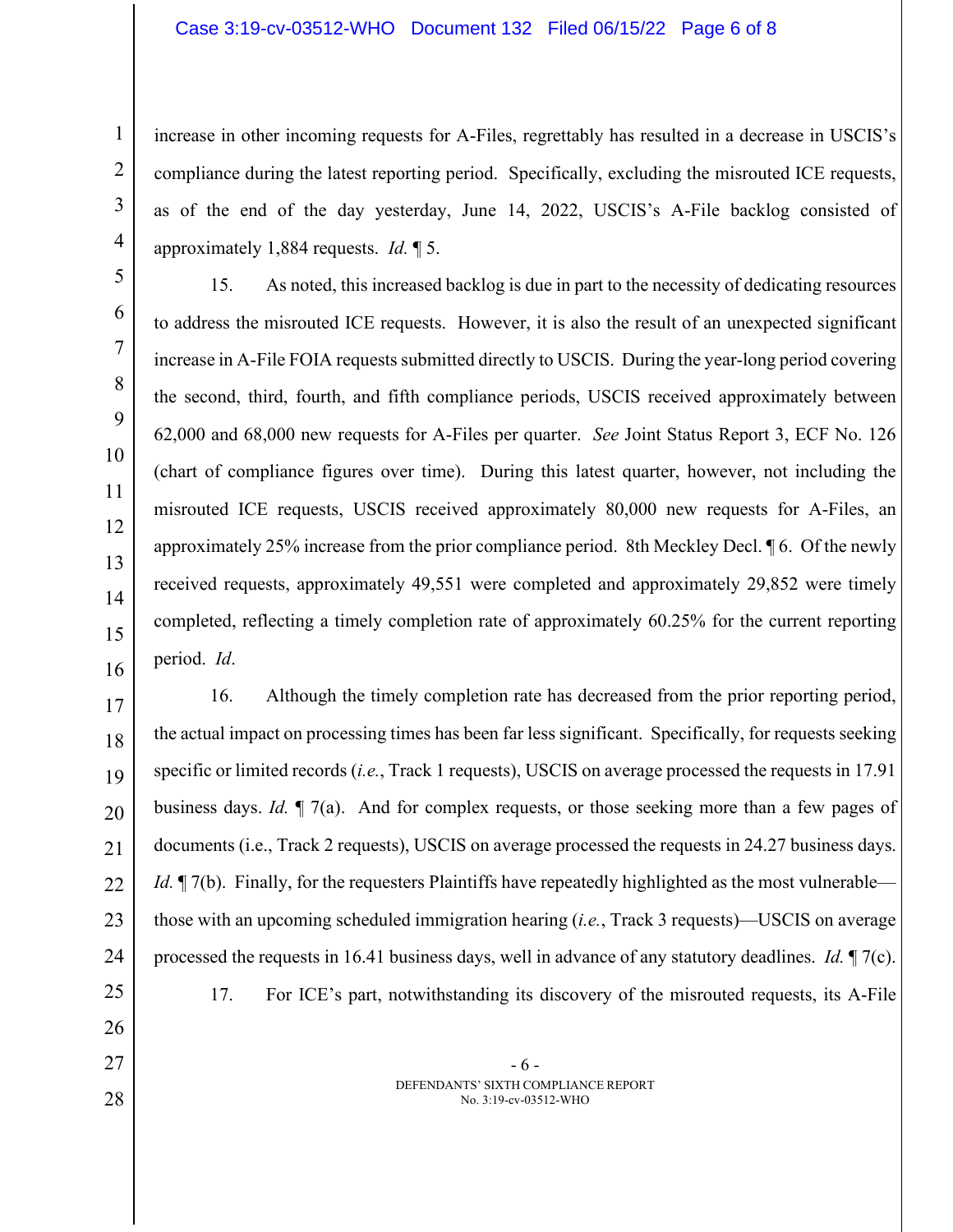referral backlog remains at zero, due to the Memorandum of Agreement between ICE and USCIS. 2nd Clark Decl. ¶ 8.

18. USCIS also continues to make progress on long-term changes to enable it to maintain its compliance with the Court's injunction. Defendants previously reported that USCIS had converted the 25 term positions under the Memorandum of Agreement to 25 permanent positions, in an effort to aid in retention and decrease turn-over and training time. 8th Meckley Decl. ¶ 16. Defendants can now report that all hiring for those 25 positions has been completed, and all 25 new personnel are starting in the USCIS FOIA Office by the end of this month. *Id.*

19. Defendants also previously reported that USCIS's FOIA office had separately received authorization for a significant personnel increase of 24 new positions. *Id.* ¶ 17. All of those positions have now been announced and the hiring process for those positions has begun. *Id.*

20. The USCIS FOIA office continues to utilize overtime, with staff working 17,694 hours of overtime this compliance period, including overtime work performed by personnel in USCIS's Refugee, Asylum, and International Operations directorate who have been trained in approving FOIA cases. *Id.* ¶ 14. Likewise, the USCIS FOIA Office continues to seek out and obtain detailees from throughout the agency, *id.* ¶ 15, and the FOIA Office has streamlined its hiring process for certain positions, reducing hiring times, *id.* ¶ 18.

24 16. In light of USCIS's long-term changes to increase personnel, its past record of compliance, and the extensive efforts from all three Defendants to address the misrouted ICE requests, Defendants respectfully submit that they remain in substantial compliance with the Court's injunction. In addition, USCIS states that, after addressing the immediate influx of misrouted requests from ICE, it expects it will be "back on track to report low backlogs, as it has during most of the past one and one-half years." *Id.* ¶ 19.

- 7 - DEFENDANTS' SIXTH COMPLIANCE REPORT No. 3:19-cv-03512-WHO 26 27 28 Dated: June 15, 2022 Respectfully submitted,

1

25